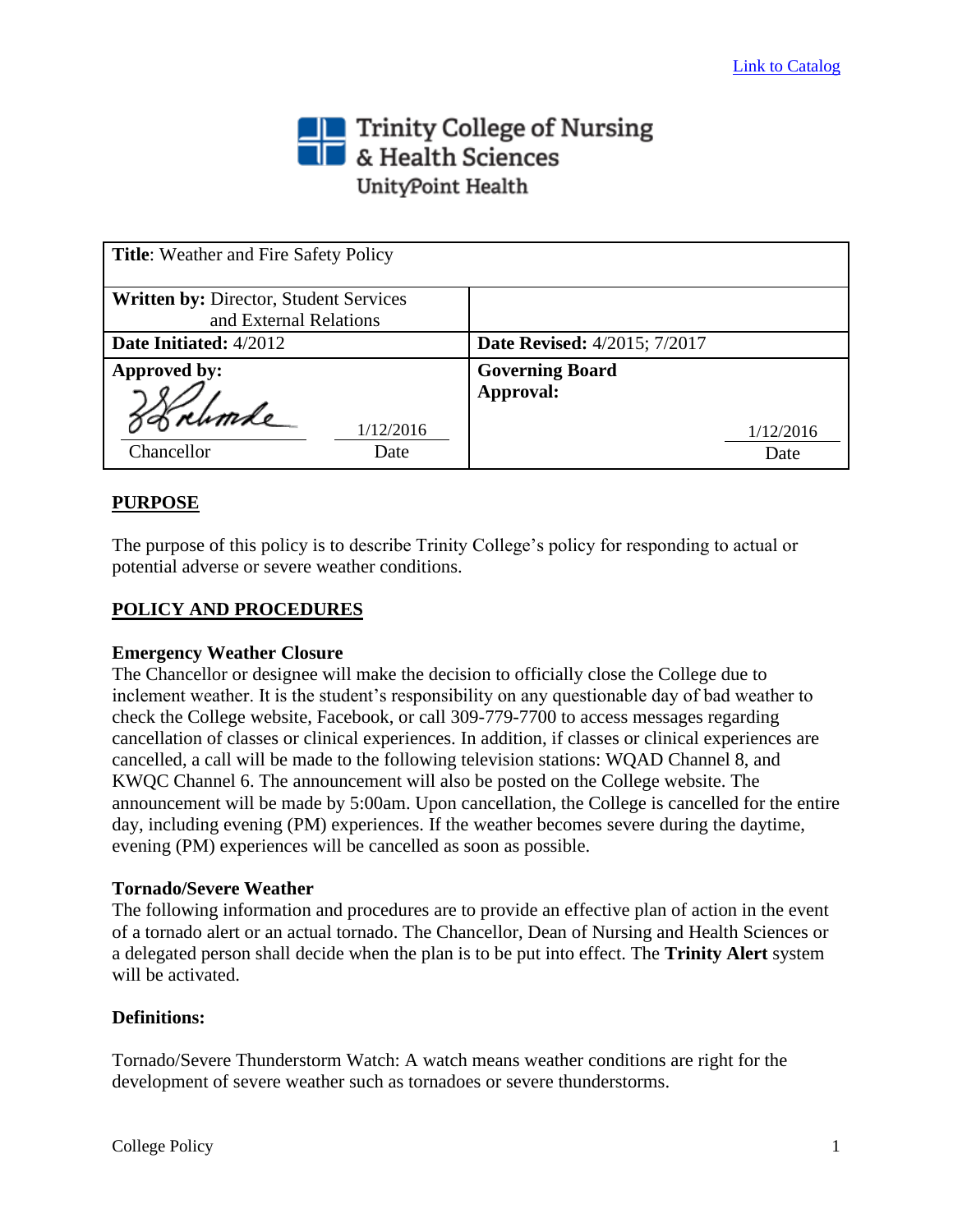Tornado/Severe Thunderstorm Warning: A warning means a tornado or severe thunderstorm has been sighted or detected by radar and is posing a threat to people. When a warning issued for the geographic area, take immediate protective action. A Watch may or may not be in effect at the time of the warning.

Siren Signals: A steady sound for three minutes means a tornado has been sighted or detected and a Warning is in effect.

# **Procedure:**

- If the National Weather Service advises UnityPoint Health, Trinity of a Tornado/Severe Thunderstorm Watch the Switchboard operator will notify the College.
- If the National Weather Service reports the direct sighting of a tornado or a funnel cloud within a five-mile radius of the Medical Center, and/or the Siren Signal is activated, the following will occur:
- Switchboard (when at clinical site):
	- o The Switchboard will make the following announcement: "Attention All Medical Center Personnel: "Operation Weather Warning" and repeat three times".
	- o If a Tornado/Severe Weather Drill is being announced, the Switchboard operator will make the following announcement: "Attention All Medical Center Personnel: "Operation Weather Warning Drill" and repeat three times".
- If at the College, the faculty, staff and students, should turn on all lights, close doors and blinds. All faculty/staff/students in building should move to the following safe locations: Executive Conference Room, Storage Room by Classroom 120, Men's Bathroom, Women's Bathroom, or Leininger Conference Room.

# **Fire Plan and Evacuation**

Fire and evacuation routes are posted in each classroom, office areas, and hallways. Students need to become familiar with these routes and are provided information at orientation. If a fire is discovered, an individual should:

- R Rescue any visitors/staff/others from immediate danger.
- A Alarm (Pull area alarm and call "6000" to report location).
- C Contain (Close all doors and windows throughout facility when alarm is sounded and never break an automatic closure fire door unless evacuating).
- E Extinguish (Attempt to control the fire using the proper extinguisher).

A Code Red All Clear will be announced by UnityPoint Health, Trinity Safety and Security Personnel or the Fire Department personnel when it is safe to return to the building.

Trinity College of Nursing & Health Sciences conducts fire drills to ensure the integrity of the system and process. All students and personnel are required to evacuate the facility using the designated routes and exits as posted.